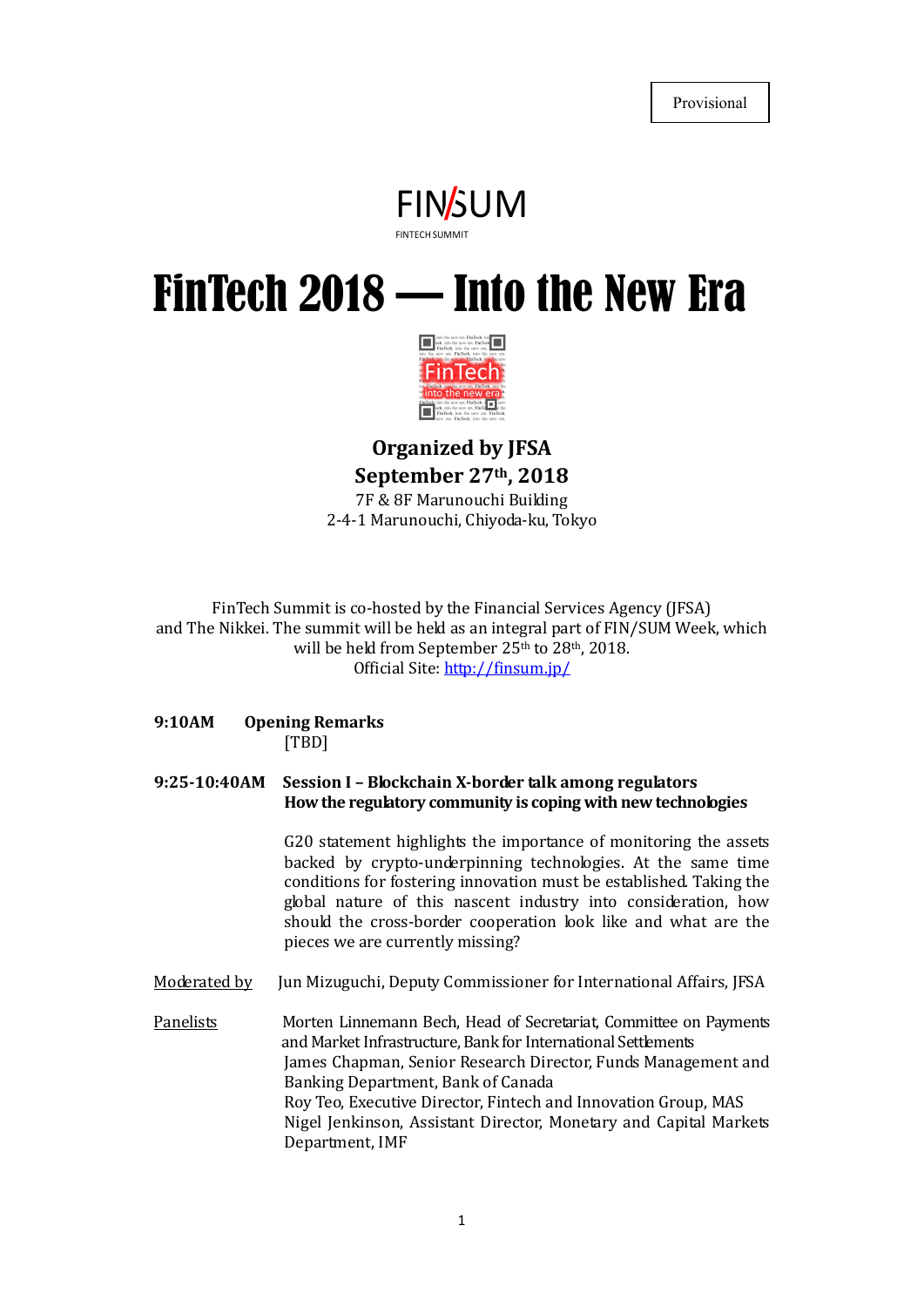

#### FinTech 2018 — Into the New Era

FINSUMMIT<br>
— Into the New Era<br>
ent and Settlement<br>
ve Board and Head of Hiromi Yamaoka, Director-General, Payment and Settlement Systems Department, Bank of Japan Léonard Bôle, Member of FINMA's Executive Board and Head of Markets division Hirofumi Aihara, Managing Director, Digital Transformation Division, MUFG

#### 10:45-12:00PM Session II – Blockchain X-border talk with the tech community

Blockchain technology, among many applicable industries, has the potential to be a game changer in finance. To fully harness the advantages of blockchain, underlying risks have to be controlled. Concerted, collaborative and collective efforts between IT companies, academia, financial institutions, government authorities, startups and beyond is essential. What would this cross-sectoral collaboration look like in reality in order to ensure both ground-breaking innovation without compromising on security?

- Moderated by Natsuhiko Sakimura, Research Fellow, Nomura Research Institute
- Panelists Shin'ichiro Matsuo, Research professor, Georgetown University Shigeya Suzuki, Project Associate Professor, Keio University Adam Back, CEO, Blockstream Pindar Wong, Chairman, VeriFi, Ltd

# 12:05-1:20PM Session III – Special Fireside Chat "J-Fintech and Society 5.0" Facilitating better payments and beyond

The Japanese government and private companies have undertaken various initiatives to improve financial services with new technologies. In this fireside chat session, participants will discuss what has been done so far and what should be done in the coming future to further enhance the usability and effectiveness of the payments and other critical financial services.

Moderated by Tetsuro Morishita, Professor, Sophia University

Panelists Yuri Okina, Chairperson, Japan Research Institute Akira Yamagami, Managing Director, NTT Data Institute of Managment Consulting Toshiya Cho, Senior Evangelist, Managing Director, Hitachi Chie Ito, General Manager, Information Services International-Dentsu Eiichi Kashiwagi, CEO, Jibun Bank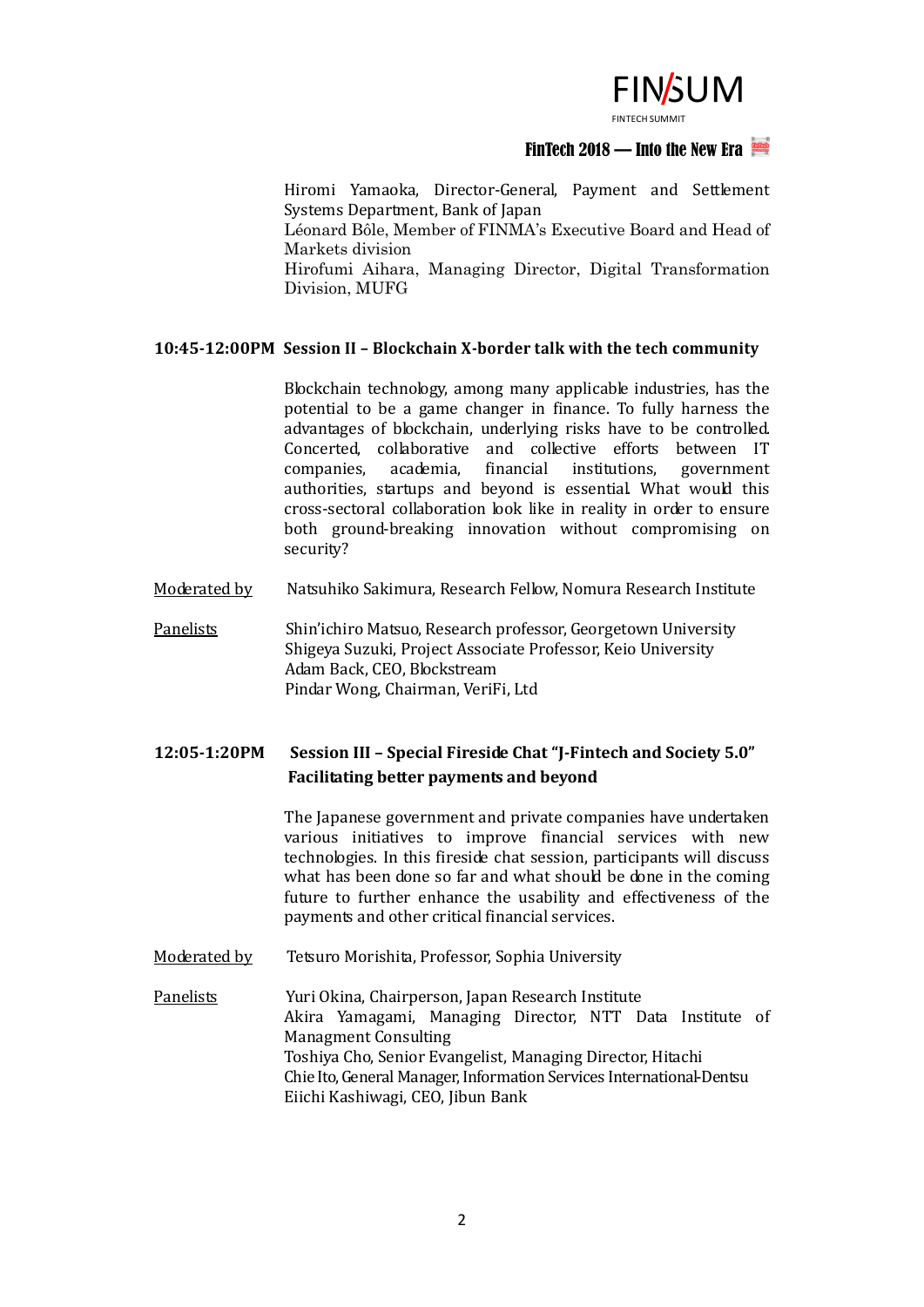

# FinTech 2018 — Into the New Era

 $FLN/5UMMIT$ <br>  $-$  Into the New Era<br>
ive Director, infcurion<br>
pan)<br>Officer. Mizuho Bank Hiroki Maruyama, Co-Founder & Representative Director, infcurion group (representing Fintech Association of Japan) Daisuke Yamada, Senior Managing Executive Officer, Mizuho Bank

# 1:30-2:45PM Session IV – RegTech and SupTech Creating a new regulatory ecosystem via new technologies

FinTech has been truly explosive in shaking up financial industries and the question arises what is the role of regulators in this revolution? They are essential in fostering a FinTech ecosystem by addressing various issues and concerns through new policies. Policies like open APIs, the creation of innovation hubs and regulatory sandboxes, support and implementation of RegTech solutions, among others, will be discussed.

Moderated by Kiyotaka Sasaki, Director-General of the Strategy Development and Management Bureau, JFSA

Panelists **Eric Burger, Professor, Georgetown University** Beju Shah, Head of Data Collection and Publication, Bank of England Clark Frogley, Vice President, World Wide AML Solutions Leader, IBM Watson Financial Services Daichi Iwata, Head of Fintech Business Development Office, NEC **Corporation** John Price, Commissioner, Australian Securities and Investments Commission

## 2:50-4:05PM Session V – What's Next? – Part 1 Artificial intelligence for the financial industry

Artificial intelligence (AI) and big data are changing everything and the financial industry is not an exception. But how tangible are such changes? Will they just be a way to reduce costs? Will they allow the financial industry to introduce new ways and lines of business? Let us engage into the true potential of AI and big data for the financial industry.

Moderated by Martin Arnold, Bank Editor, Financial Times

Panelists David Beardmore, Commercial Director, Open Data Institute Yutaka Soejima, Head of Fintech Center, Bank of Japan Ryohei Fujimaki, CEO/CTO, dotData Katsunori Tanizaki, Director Senior Managing Executive Officer, **SMFG** Antonio Valderrabanos, CEO and Founder, Bitext